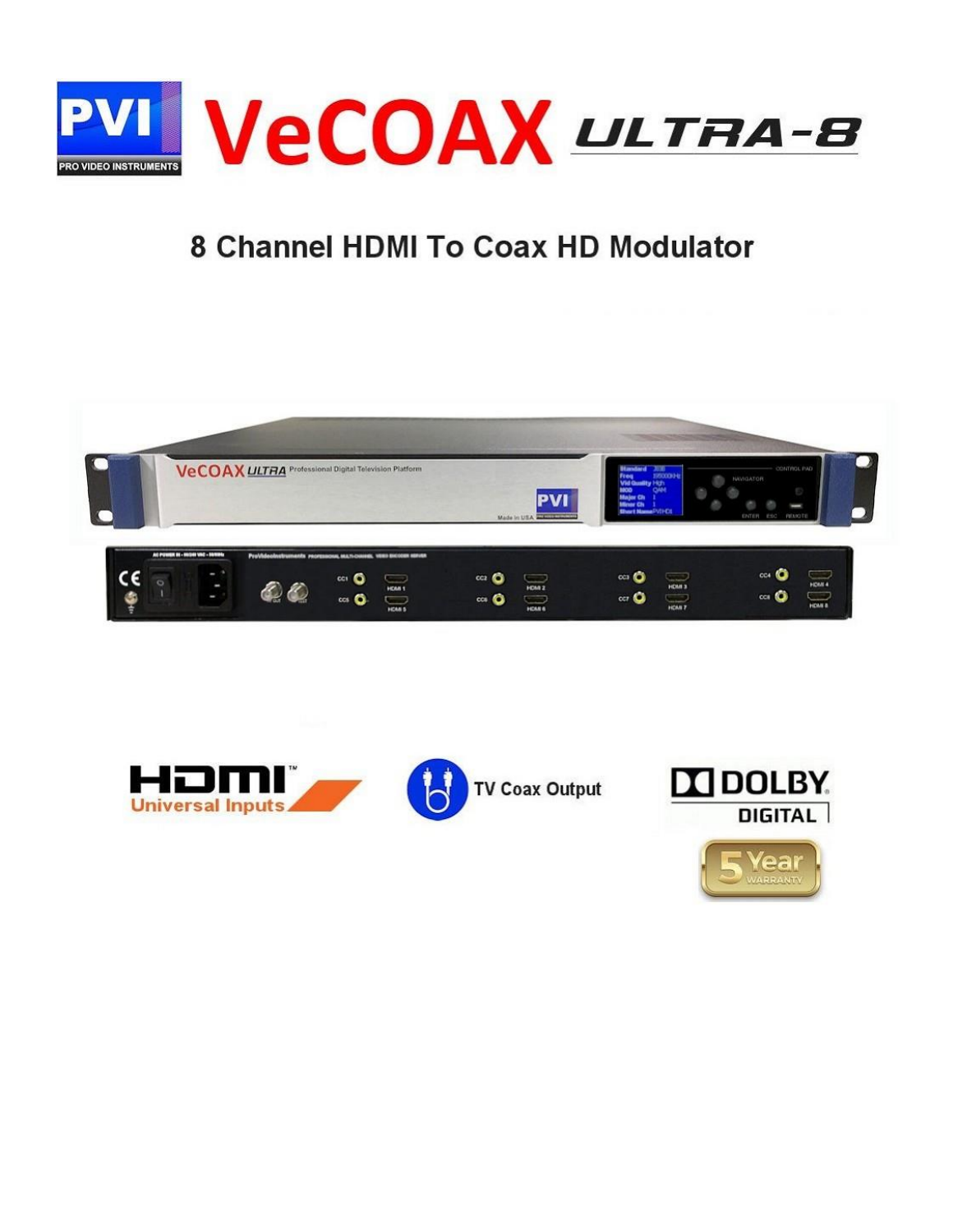# **VECOAX ULTRA-8 is a Eight channels HDMI Modulator to channels to distribute HD Video Over coax with real time perfect quality**

#### **Key Features**

•Converts up to Eight HDMI video sources into 8 HDTV Channels you can distribute and watch through the existing TV distribution box on All TVs

•HDMI licensed and compatible to any HDMI video source for perfect full digital video quality & sound, with Live - Real Time distribution

•Simple One-Click setup, installs in few minutes anywhere via front panel color display. Any standard ATSC QAM DVBT ISDBT DTMB, Any channel.

•Delivers perfect, real time, video quality & sound up to 1080p and dolby audio, ideal for any Live and HDMI distribution applications

•Plug 'n Play HDMI Video Distribution system, drives directly unlimited TVs with perfect quality at any distance, no other parts need **Description** 

#### **8 HDMI to COAX HD RF Modulator To Channels**

**Real Time Live Distribution, HDMI Licensed, 480i / 720p / 1080i / 1080p Full HD Encoder Modulator, Dolby AC3 Audio Encoding**

**QAM, ATSC, DVB-T, ISDB-T, DVB-C, DMBT Modulation Selectable From Color Display, One-Click setup**

#### **PN: VECOAX-ULTRA-8**

The VeCOAX ULTRA-8 is a eight channels hdmi to coax digital TV channels hdmi modulator to convert 8 simultaneous hdmi Full HD Video signals from any HDMI video source into eight Full HD HDTV digital television channels you can inject over the existing tv coaxial distribution box and distribute to all television sets in every room at any distance, with real time perfect quality.

The VeCOAX ULTRA-8 comes with the most ultimate sets of features today on the market so you can connect any type of HDMI Video Sources, closed captioning, and set the output to your TVs deciding your channels names and numbers to list, any air or cable mode, all if few clicks from the easy to use front panel color display and keyboard or remote control from your PC.

Installation is very simple, in minutes, by recalling the wanted preset in one click from the many available, you can always customize as you need.

Multiple units can also be installed together to expand the number of distributed HDMI channels, by setting a different ID number on each VeCOAX ULTRA, so our software will automatically set all the parameters for you in one click.

Built with the latest Digital Television Technologies for quiet and non-stop 24/7 operation, the VeCOAX ULTRA-8 maintenance is covered by 5 Year Warranty, and is completely modular, independent channel by channel, zeroing any possible operation down-time, also in mission-critical applications, where a replacement card can be installed in few minutes without removing the system from the operation.

With the VeCOAX ULTRA-8 you have the benefits of a perfect, reliable, and simple to install HDMI video distribution solution to an unlimited number of Television sets, without requiring new cables, special wiring,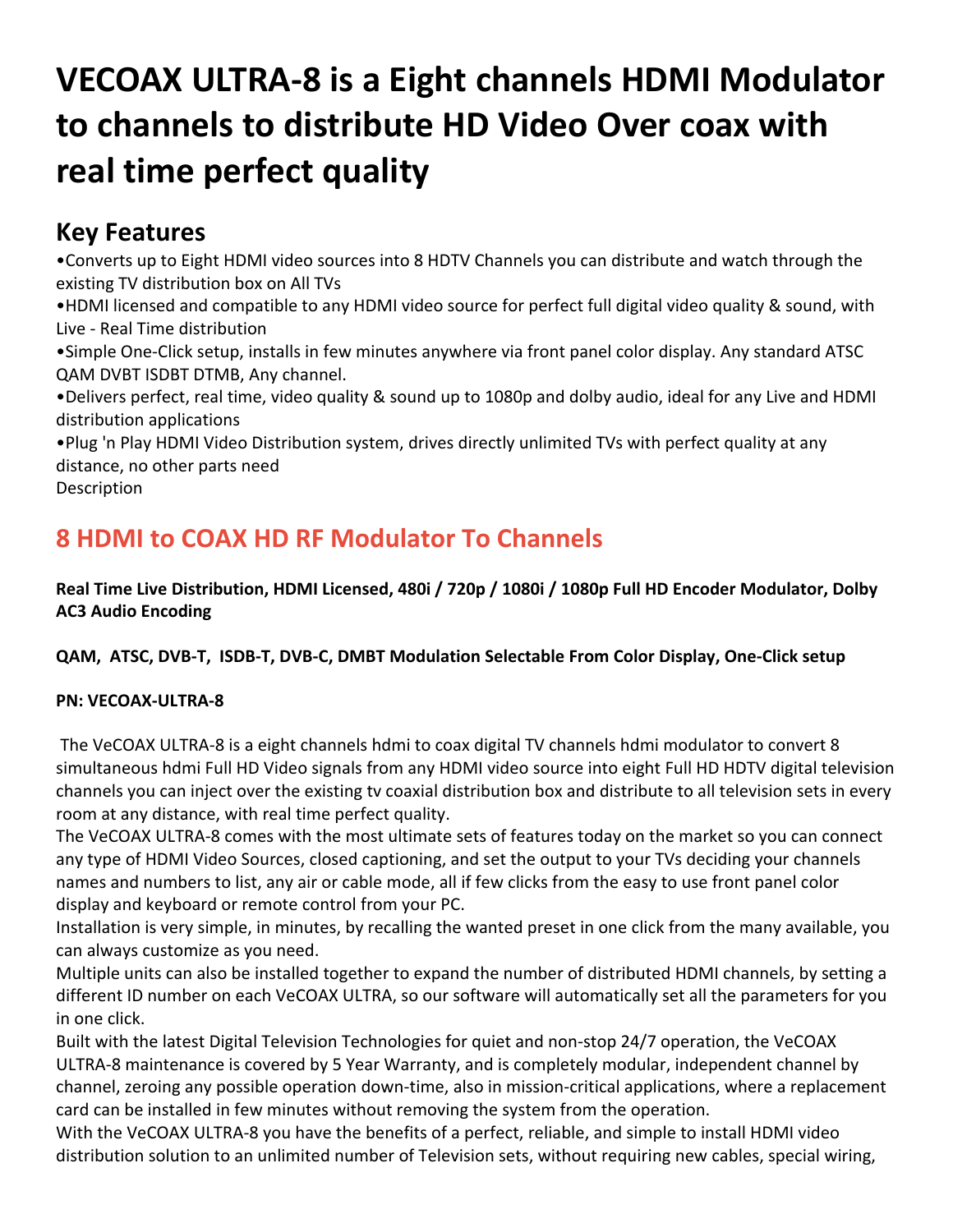nor multiple parts behind each TV, because the VeCOAX ULTRA-8 can drive your TVs directly and in real time without any additional part to install.

Automation Systems can also be implemented by changing the channel on the wanted TV, as well the source control, and the VeCOAX will deliver your signals as you need.

Our units are HDMI licensed and compatible to any HDMI video source.

The VeCOAX ULTRA-8 is the ideal and cost effective solution to distribute any HDMI video signal up to 1080p 60 over COAX to all your TVs, delivering perfect video & sound quality for the best price on the market.



**Rescan TVs to find your Full HD Channels**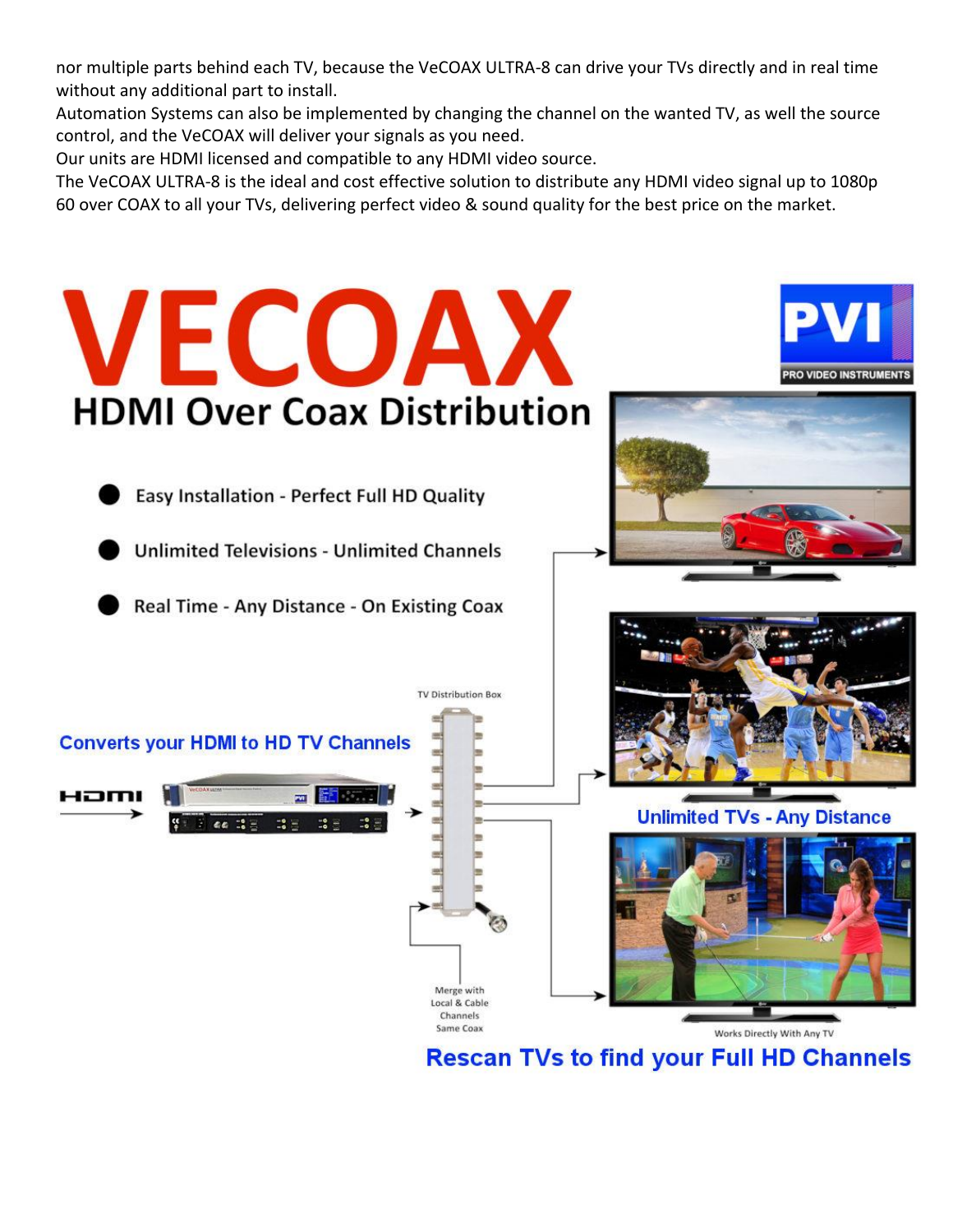## Features & Benefits

- **LIVE HDMI** Video distribution over the existing Coaxial Cabling to an unlimited number of Televisions
- **ADVANCED EDID** control to manage any video source from our color display and wanted formats
- **Built-In COLOR BARS** HD reference signal for installation and in case of input video loss
- **EIGHT Simultaneous HDMI** video sources to Eight simultaneous TV channels distribution in a box
- **HDMI digital-perfect quality** to television at any distance up to 1080p 60 Full HD
- **Real Time Super-Fast** processing for Live Real Time Applications
- **Licensed HDMI** inputs works with any HDMI Video Source
- **One-Click simple** installation by recalling the wanted preset from the color display
- **Add Multiple units** for more channels with one-click setup recalling the machine ID from the display
- **Dolby Digital** sound for best audio experience
- **CC Closed Caption** via CVBS Inputs when not available / active on the native HDMI
- **ALL-MODULATION Modes** are built-in and selectable from the display as: ATSC USA AIR / J83B USA QAM CABLE / DVBT EU AU NZ CO / ISDBT Br / DMBT / DVBC No need to change software - all are included and selectable as you need at any time.
- **Up to 8 RF TV channels** out each independent eachother ( can work adjacent / non-adjacent full spectrum )
- **Simple Control via Color Display** one-click presets to recall mode and ID in case of multiple machines installations
- **Also control via computer** remotely and Free-Included Remote Management Software
- **Low Latency is standard** Real Time Live-Like 20 milliseconds HDMI input to RF Channel Output
- **Selectable Audio format** per channel as AC3 dolby / Mpeg1L2 / AAC
- **Broadcast Video Encoding** processors, one per each channel (not shared) for the ultimate video quality
- **PSIP & VCT** full control to edit Programs Names, PIDs, Channel Numbers, Descriptors in ATSC/QAM USA applications
- **PSI & LCN** full control to edit Programs Names, PIDs, Channel Numbers, Descriptors in DVB applications
- **Built-In output amplifier** up to 45db millivolts to drive directly unlimited TVs up to 1500Ft+ away
- **Excellent MER** exceeds 43db over Rohde Schwarz ETL industry reference instrument
- **Full Digital Multi-RF Synthesizer** with Zero harmonics & spurious, 55db Shoulders, can work adjacent to other TV channels
- **Modular Design for total reliability**, zero down-time, expandable, manageable, flexible.
- **5 Year advanced warranty** Offers advanced replacements of modules to receive and replace on-site zero downtime\*
- **Simple Installation, For Everyone, Anywhere, In Minutes, For the Best Price on the Market**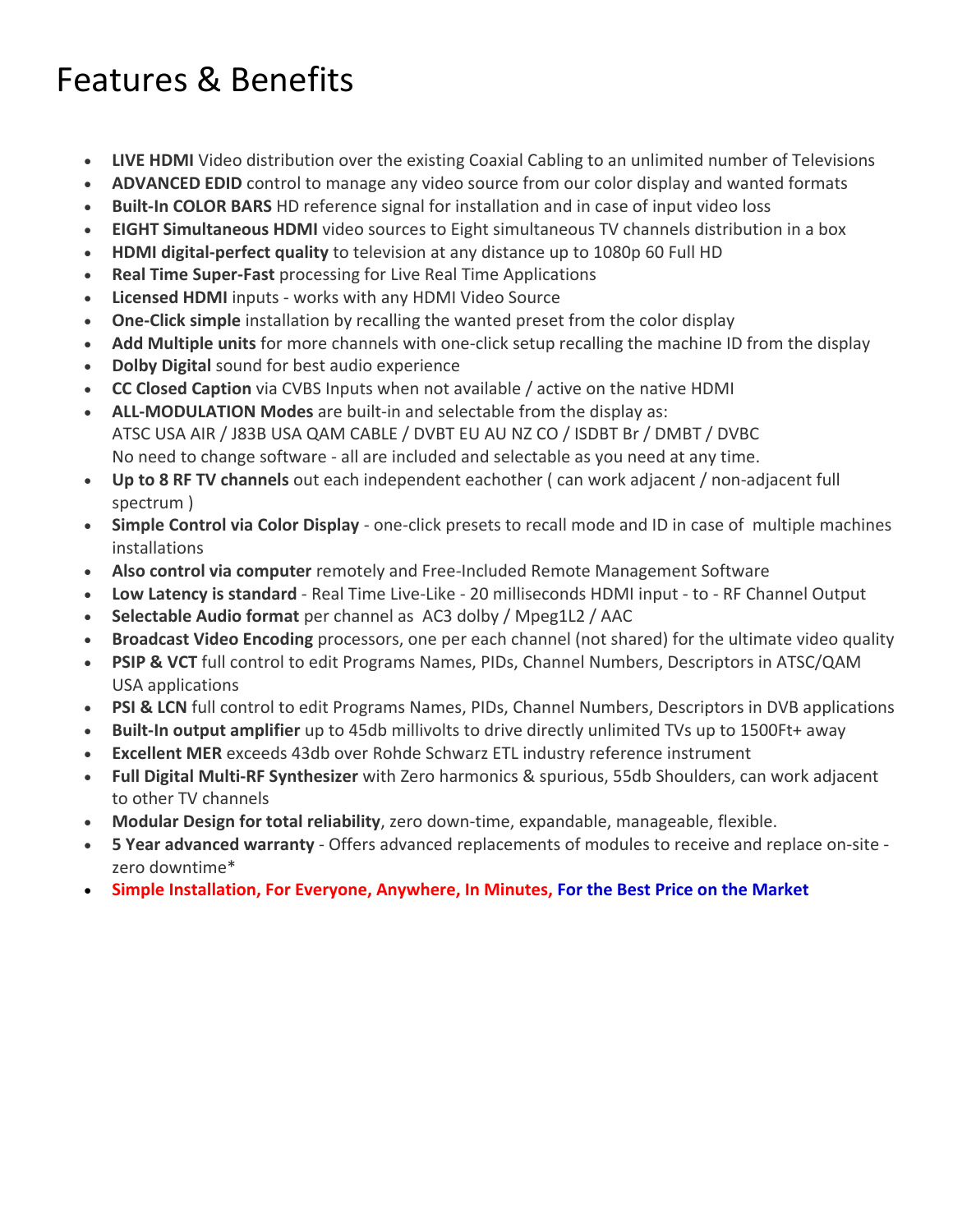## Specification

#### *\*All Specifications Subject to Change Without Notice*

| <b>TECH SPECS GENERAL</b>                |                                                                                                                           |
|------------------------------------------|---------------------------------------------------------------------------------------------------------------------------|
| <b>Model Name</b>                        | <b>VeCOAX ULTRA-8 HDMI</b>                                                                                                |
| <b>SKU</b>                               | 0649070903653                                                                                                             |
| <b>Power</b>                             | 100-240 VAC 50/60 Hz, 60W max. 30W Typical IEC 60320-C14                                                                  |
| Cooling                                  | Dual internal cooling fans with Front inlet and Sides exhaust                                                             |
| Fan dB level                             |                                                                                                                           |
| <b>Temperature/Humidity</b>              | +32 F° to +115 F° (0 C° to +46 C°) / 10% to 80% non-condensing                                                            |
| <b>Vibration</b>                         | NSTA 1A in carton                                                                                                         |
| <b>MTBF</b>                              | 55,000 hours                                                                                                              |
| Compliance                               | FCC Class A, IEC60065, EN61000, CE, RoHS, RCM C-Tick                                                                      |
| <b>Enclosure Type</b>                    | <b>EMI Shielded Metal</b>                                                                                                 |
| <b>Mounting</b>                          | In-Rack Mounting with 19" Rack Ears adapters included, 1RU high                                                           |
| <b>Enclosure Dimensions</b>              | 1.72 in. (H) x 19 in. (front external rack ear to ear dimension) x 12.5 in. (D)                                           |
| <b>System Weight</b>                     | 12.47 lbs. (5.6 kg)                                                                                                       |
| <b>Carton Dimensions</b><br>(Individual) | 4.25 in. (H) 30.875 in. W 14.015 in (D); 108 mm (H) 785 (mm) W 356 (mm) (D)                                               |
| <b>Shipping Weight</b>                   | 15.1 lbs. (6.85 kg)                                                                                                       |
| Warranty                                 | 5 years                                                                                                                   |
| <b>Reliability</b>                       | Channel-by-Channel 100% modular for zero downtime 24/7 Operation                                                          |
| <b>System Maintenance</b>                | Modular Design allows on-site replacement of any encoder modulator channel card<br>without removing the system from site  |
| <b>INSTALLATION</b>                      |                                                                                                                           |
| <b>Local Control</b>                     | Easy-to-use front panel control with intuitive Color Display - No need to connect a<br>computer to install                |
| <b>Remote Control</b>                    | Via PC and provided Management Software                                                                                   |
| <b>One-Click Presets</b>                 | Simple pre-configured set ups with direct one-click recall from the front color display                                   |
| <b>TV Standards</b>                      | One-Click switch between USA QAM CABLE / USA ATSC AIR / DVBT eu au nz co /<br>ISDBTb / DVBC / DTMB / J83A J83B J83C       |
| <b>HDMI Inputs</b>                       | Licensed HDMI inputs compatible to any HDMI Video source                                                                  |
| <b>Coaxial Output</b>                    | Built-In Amplifier up to +45dB millivolts to drive unlimited TVs directly up to 1500Ft<br>away without need to re-amplify |
| <b>Multi-Units</b>                       | One-Click recall of pre-configured setups for multiple machines (machine 1/2/3/<br>4. / 10 ) Rapid Installation           |
| <b>VIDEO INPUT</b>                       |                                                                                                                           |
| <b>HDMI</b>                              | 8 ports of Licensed HDMI input - compatible to any HDMI Video Source up to 1080p<br>resolution                            |
| <b>HDMI Version</b>                      | Compatible to any HDMI source including HDMI 2.0 (Max input resolutionis 1080p<br>60)                                     |
| <b>EDID Control</b>                      | Advanced EDID control compatible with any HDMI Video source                                                               |
| <b>AUTO Detection</b>                    | Auto frame-rate input switching                                                                                           |

**CC Closed Caption** EIA/CEA-608 captions over composite video input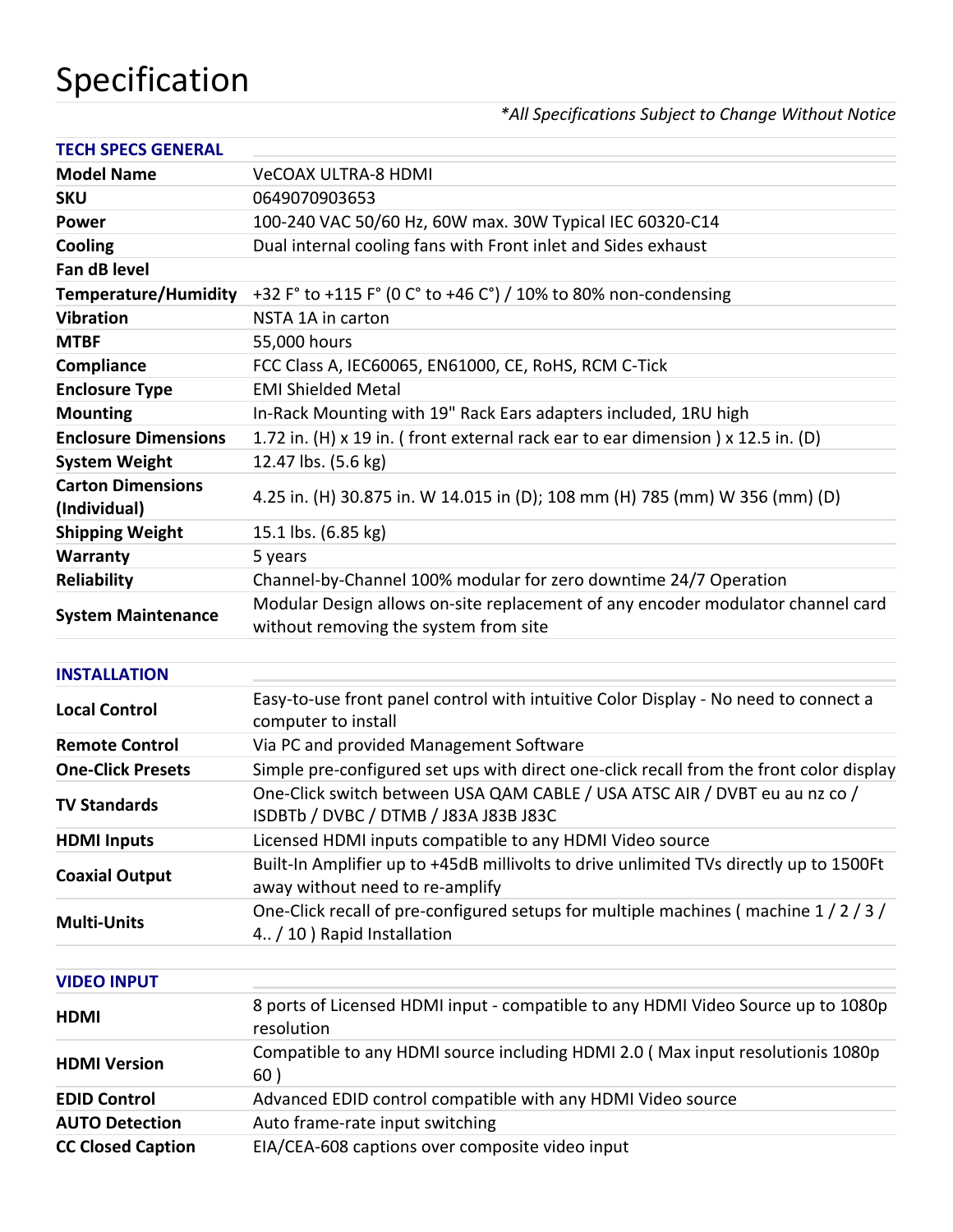*\*All Specifications Subject to Change Without Notice*

| <b>Video Resolutions</b>       | 480i / 480p / 576i / 576p / 720p / 1080i / 1080p (AUTO & EDID Controllable)                                                          |
|--------------------------------|--------------------------------------------------------------------------------------------------------------------------------------|
| <b>Frames Ratio</b>            | 23.97 / 24 / 25 / 29.97 / 30 / 50 / 59.94 / 60 FPS                                                                                   |
| <b>Aspect Ratios</b>           | 16:9 / 4:3 / Film mode detection (3:2 pull-down)                                                                                     |
| <b>AUDIO INPUT</b>             |                                                                                                                                      |
|                                |                                                                                                                                      |
| <b>HDMI AUDIO</b>              | Any HDMI Embedded Digital Audio                                                                                                      |
| <b>COLOR BARS</b>              |                                                                                                                                      |
| <b>TEST GENERATOR</b>          | Built-In Broadcast HD Monoscope Test Pattern Generator for plug 'n play<br>installations and input signal lost detection             |
| <b>VIDEO ENCODER</b>           |                                                                                                                                      |
| <b>Encoder Video Profile</b>   | MPEG2 HD: ISO13818-2 Main Profile @ Main Level (SD)<br>MPEG2 HD: ISO13818-2 Main Profile @ High Level (Full HD up to 1080p ENCODING) |
| <b>Encoding Mode</b>           | Interlace & Progressive encoding support                                                                                             |
| <b>Video Processing</b>        | Extensive video pre-processing help get the best picture whatever the source                                                         |
| <b>Processors Per Channel</b>  | One Dedicated Broadcast Encoder Chipset per each channel (8 total) for maximum<br>Quality                                            |
| <b>Video Processing</b>        | Extensive video pre-processing including Noise reduction and Resolution changing                                                     |
| <b>Encoding In-Out Latency</b> | 20 milliseconds HDMI input to RF output in Low Latency mode - LIVE Application<br>Mode                                               |
| <b>Traffic Shaping</b>         | Triple Motion Estimation Look-Ahead Statistical Variable Bitrate                                                                     |
| <b>Video Encoding Data</b>     | VBR Variable, 10 Mbs - 30 Mbs per channel depending from the selected TV                                                             |
| Rates                          | Standard                                                                                                                             |
| <b>Color Profile</b>           | 4:2:0 Broadcast Grade Sampling                                                                                                       |
| <b>GOP Size</b>                | 15                                                                                                                                   |
| <b>PCR Precision</b>           | <b>Broadcast-Grade Accuracy</b>                                                                                                      |
|                                |                                                                                                                                      |
| <b>AUDIO ENCODER</b>           |                                                                                                                                      |
| <b>Channels</b>                | 1 x stereo audio channel processing                                                                                                  |
|                                | - Dolby Digital® (AC-3) - Encoding rates from 56 kbps to 640 kbps                                                                    |
| <b>Audio Formats</b>           | - MPEG-1 Layer II Audio Encoding Standard Encoding rates from 32 kbps to 384 kbps                                                    |
|                                | - AAC Advanced Audio Coding                                                                                                          |
| <b>Audio Video Sync</b>        | Automatic Audio Video frame by frame synchronization with Time Stamp                                                                 |
| <b>TRANSPORT STREAM</b>        |                                                                                                                                      |
| <b>PIDs Numbering</b>          | Full Control to match any specific cable provider or application Needs                                                               |
| <b>Descriptors</b>             | Full Control to set Programs Names / Network / Provider                                                                              |
| <b>VCT Numbers</b>             | Full Control to set Major / Minor Program number per each channel                                                                    |
| <b>LCN Numbers</b>             | Full Control to set the Program number per each channel                                                                              |
| <b>Program Information</b>     | Automatic PSI (DVB) and PSIP (ATSC QAM) for the selected TV mode                                                                     |
| <b>MODULATOR</b>               |                                                                                                                                      |
| <b>Modulator Type</b>          | Broadcast DDS Direct Digital Synthesizer - Direct to target frequency out                                                            |
| <b>Number of DDS</b>           | One per each channel - Independent                                                                                                   |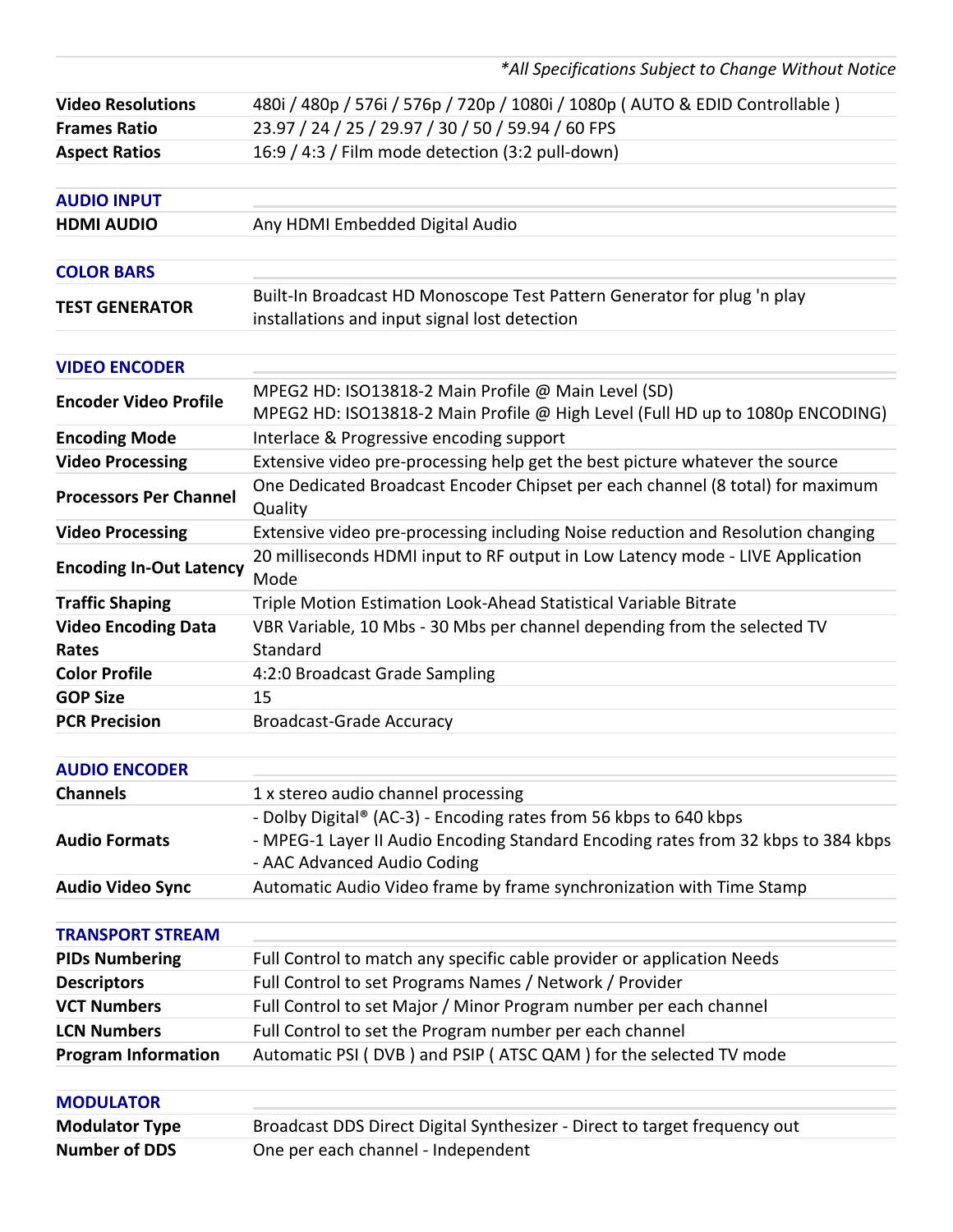*\*All Specifications Subject to Change Without Notice*

| <b>Carriers Span</b>             | Full Spectrum Adjacent and/or Non-Adjacent                                                                                                                                                                                                                                                                                                                                                                                                      |
|----------------------------------|-------------------------------------------------------------------------------------------------------------------------------------------------------------------------------------------------------------------------------------------------------------------------------------------------------------------------------------------------------------------------------------------------------------------------------------------------|
| <b>Frequency Range</b>           | Frequency Agile Full-Spectrum 30 Mhz to 960 Mhz @ 1 KHz Steps                                                                                                                                                                                                                                                                                                                                                                                   |
| <b>Channels</b>                  | Any Channel Number is supported - Any TV Standard                                                                                                                                                                                                                                                                                                                                                                                               |
| <b>Modulation Standards</b>      | Built-In, Selectable from Display:<br>- USA QAM CABLE J.83B - any 256 & 64 modes<br>- USA ATSC AIR 8VSB<br>- Brazilian ISDBTb Terrestrial<br>- DVB-T eu au nz co Terrestrial 6 / 7 / 8 Mhz BW World Wide<br>- DVB-C Cable<br>- DTMB Terrestrial<br>All standards are built-in and changeable in one click from the display<br>No need to load any software or for a different model<br>Our unit can operate World-Wide with any existing TV set |
| <b>Output Power</b>              | +45 dBmV typical                                                                                                                                                                                                                                                                                                                                                                                                                                |
| <b>Output Level Adjust</b>       | +15 to +45 dBmV digitally fine-adjustable per each carrier/channel                                                                                                                                                                                                                                                                                                                                                                              |
| <b>MER</b>                       | Better than >43db Measured on Rohde Schwartz ETL Test Set                                                                                                                                                                                                                                                                                                                                                                                       |
| <b>Per Carrier Shoulders</b>     | Better than >55dB Measured on Rohde Schwartz ETL Test Set                                                                                                                                                                                                                                                                                                                                                                                       |
| <b>CONTROL SET UP</b>            |                                                                                                                                                                                                                                                                                                                                                                                                                                                 |
| <b>Front Panel Color Display</b> | Easy To Use full control via Color Display & Keyboard with built-in presets to recall in<br>one click<br>Each preset can be customized as needed, changing names, numbers, etc.<br>Custom Presets can be saved & recalled by connecting a Remote Control computer                                                                                                                                                                               |
| <b>USB &amp; NETWORK</b>         | - Plug 'n Play Native USB computer control - no need to configure any ip on the<br>computer at installation<br>- IP Network control accessory available to control one or multiple units from<br>anywhere over IP                                                                                                                                                                                                                               |
| <b>AUTOMATION</b>                |                                                                                                                                                                                                                                                                                                                                                                                                                                                 |
| <b>Integrations</b>              | Compatible with any Automation, set channels numbers and names, auto-detects<br>formats & resolutions changes on the fly.<br>Then Usually the Automation controls the sources and the destination TVs to select<br>the channel to watch as there is no need to change the modulator settings at any<br>time. Easy To Install, Simple to Operate, Reliable, Cost-Effective, Real-Time with no<br>maintenance required.                           |